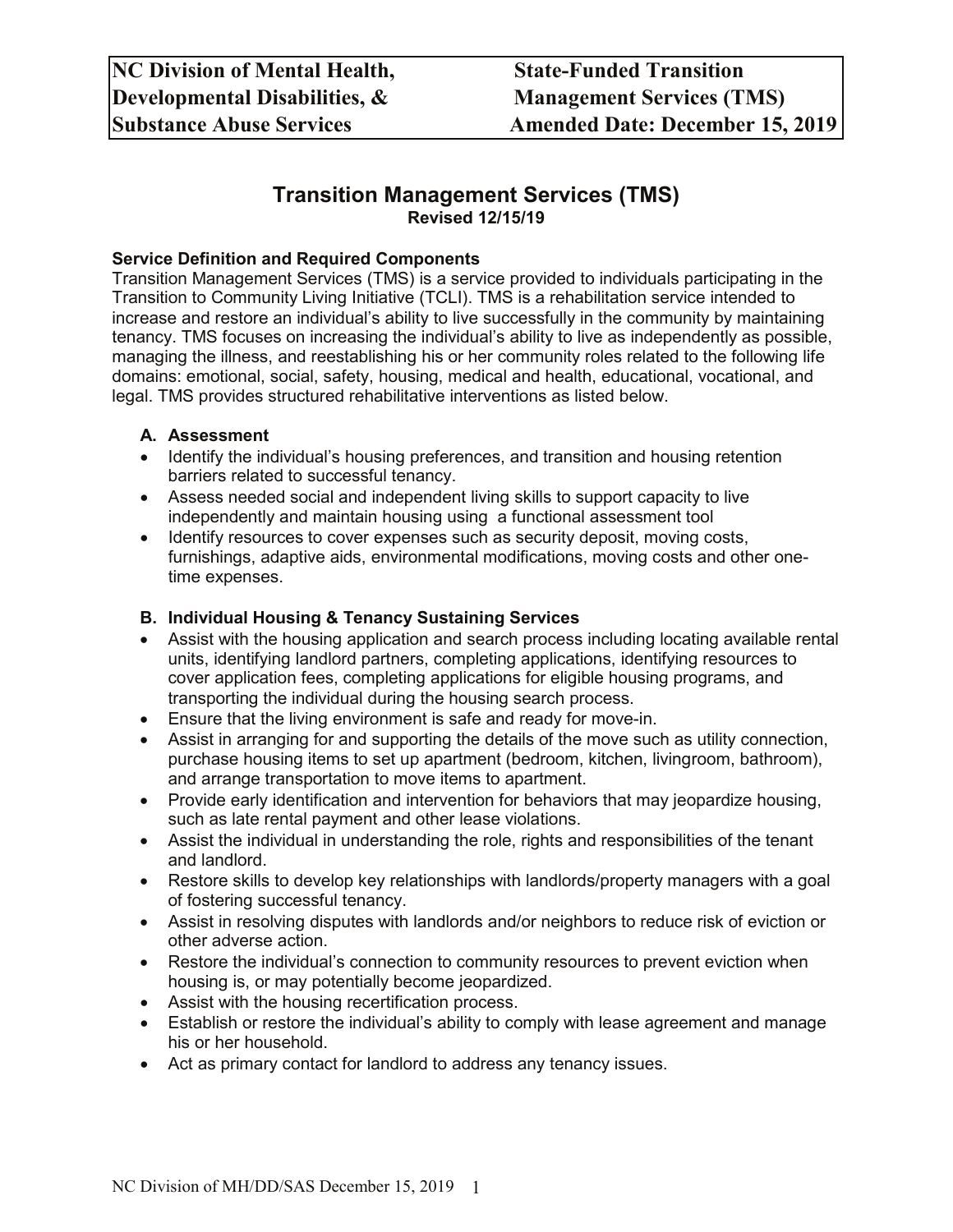### **C. Money Management and Entitlements**

- Assist the individual in gaining access to obtain birth certificates, request social security cards, facilitate credit repair, and criminal record corrections.
- Assist in accessing financial entitlements such as SSI/SSDI, Medicaid, Special Assistance In-Home, food stamps, Veteran benefits, and payeeship (as needed) including assisting with applications for these entitlements and/or identifying and referring the individual to local community agencies that can assist in applying for financial entitlements.
- Assist the individual to improve ability to budget his or her money and pay bills. Monitor financial needs monthly or more frequently if needed.
- Assist the individual with utility management to prevent high utility bills and utility arrears.
- Manage Special Assistance In-home Benefit and provide updated information to the department of social services where the Special Assistance In-home and Medicaid originated.-

#### **D. Activities of Daily Living**

Assist the individual to restore or improve his or her ability to:

- Perform self-care management
- Maintain personal safety
- Meal plan, grocery shop, cook, use kitchen appliances and properly store food safely
- Purchase and care for clothes
- Maintain and clean apartment
- Use different modes of transportation

#### **E. Personal Health, Wellness and Recovery**

Assist the individual to restore or improve his or her ability to:

- Manage medications
- Access and use pharmacy services; and appropriately store medications
- Manage personal health needs
- Assist individual with navigating health services system
- Maintain nutrition and physical activities
- Identify and participate in self-help groups
- Develop a personal crisis management plan, including suicide prevention or psychiatric advance directive using Wellness Recovery Action Plans (WRAP), Whole Health Action Management (WHAM) and/or psychiatric advanced directives (PAD)
- Develop a relapse prevention plan, including identification/recognition of early warning signs and rapid intervention strategies.

#### **F. Promote Community Integration**

Assist the individual to restore or improve his or her ability to:

- Socialize, communicate and develop friendships
- Identify his or her interests and lifestyle choices
- Identify where to pursue those interests plan a leisure-time schedule
- Develop social skills for spending leisure time with others, e.g., how to make a date, how to host a get-together, dining in a restaurant, going to a movie or bowling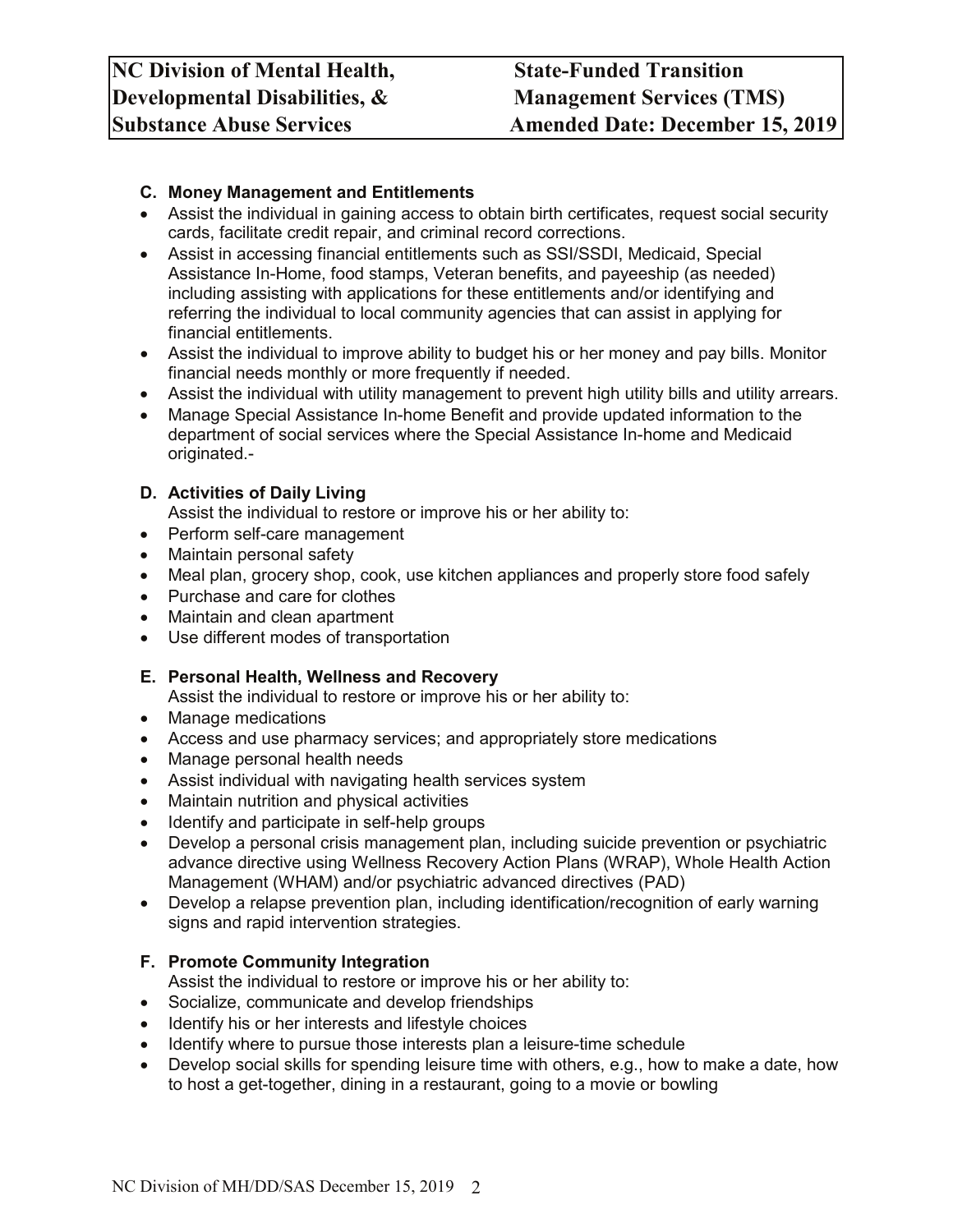• Use resources (e.g., phone, computer, or newspaper) to learn what is happening in the community in terms of entertainment or recreational activities/events.

Link to employment, educational and volunteer programs if identified as a goal by the individual. The TMS shall develop relationships with agencies that provide housing services, i.e., Housing Authority, permanent supportive housing providers, rapid re-housing providers, HUD-VASH, NC Housing Finance Agency, and relationships with local landlords to increase access to appropriate, safe, and affordable housing.

# **Provider Requirements**

The provider requirements are as follows:

- a. Meet the provider qualification policies, procedures, and standards established by the North Carolina Division of Mental Health, Developmental Disabilities and Substance Abuse Services (DMH/DD/SAS);
- b. Fulfill the requirements of 10A NCAC 27G;
- c. Demonstrate compliance with these standards by being certified by the Local Management Entities-Managed Care Organizations (LME-MCO); and
- d. Become established as a legally constituted entity capable of meeting all of the requirements of the Provider Certification, LME-MCO Enrollment Agreement, Communication Bulletins, and service implementation standards.
- e. Comply with all applicable federal and state requirements. This includes the North Carolina Department of Health and Human Services statutes, rules, policies, and communication bulletins, and other published instructions.

The TMS provider shall ensure all staff, whether office-based or home-based, is located within 45 miles/45 minutes for rural areas and 30 miles/30 minutes for urban areas of persons to be served. The LME-MCO may grant an exception to requirement.

# **Staffing Requirements**

TMS services are provided by a team of four individuals (six individuals if using two staff to fill the NC Certified Peer Support Specialist) consisting of the following staff:

• One full-time dedicated Qualified Professional serving as the Team Leader, AND

- One full-time dedicated Qualified Professional or Associate Professional AND
- One FTE NC Certified Peer Support Specialist (NCCPSS) (may be filled by two part-time individuals),

AND

• An additional FTE NCCPSS (may be filled by two part-time individuals) or one full-time Paraprofessional.

TMS Staff shall have at least two years of experience working with adults with mental health and/or substance use disorders.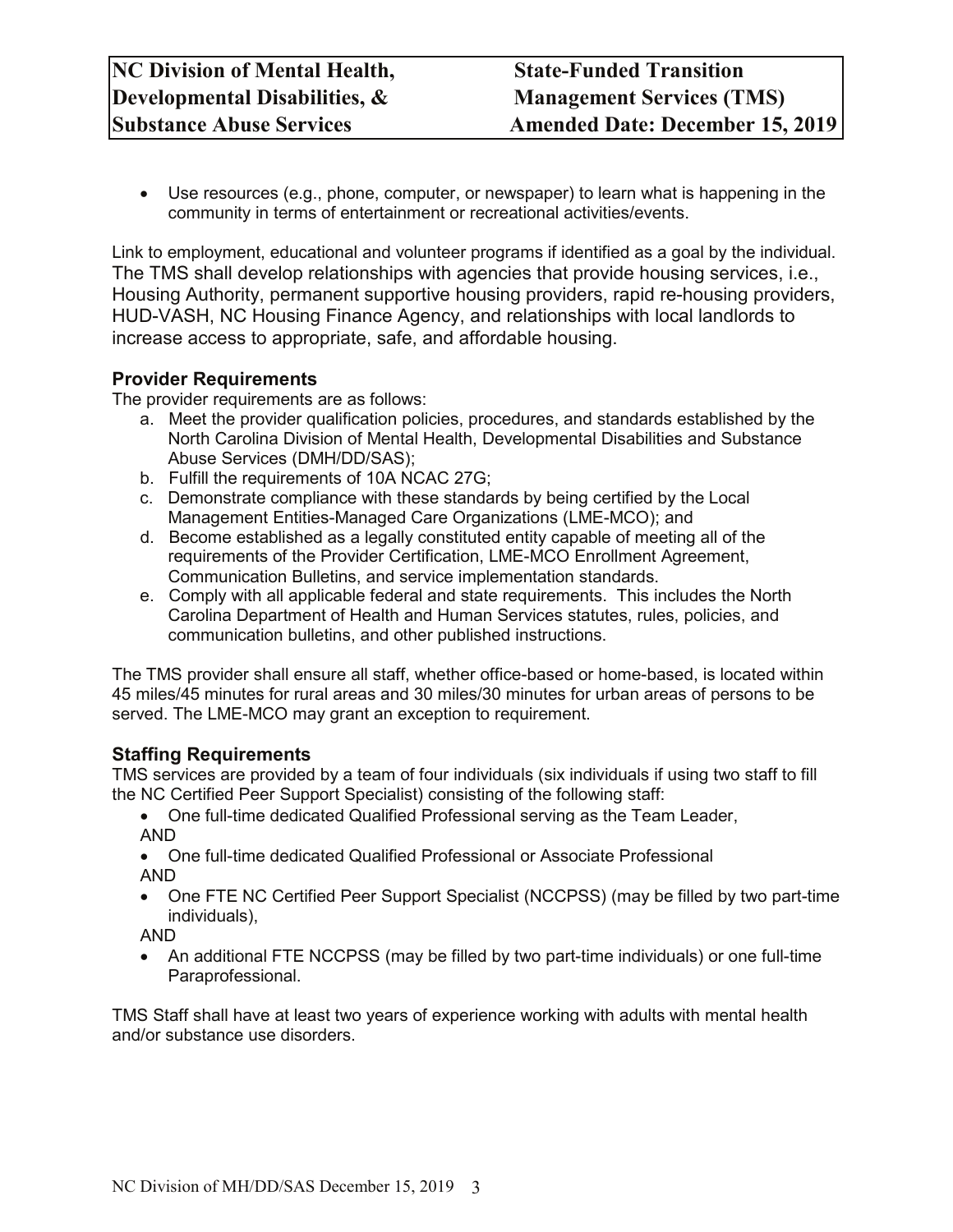Providers are encouraged to use a Licensed Occupational Therapist meeting QP status to fill the QP position. Occupational therapy in community mental health habe shown to increase an individual's ability to live as independently as possible in the community while engaging in meaningful and productive life roles.

Oversite of the Team shall be provided by a licensed professional who has the knowledge, skills, and abilities required by the population served. Clinical and administrative supervision of TMS staff is covered as an indirect cost and therefore, should not be billed separately. It is anticipated that the licensed professional will spend approximately six hours a month working with the Team.

The Qualified and Associate Professionals shall meet the requirements according to 10A NCAC 27G .0104. A Paraprofessional shall meet the requirements specified for Paraprofessional status according to 10A NCAC 27G .0104. TMS staff shall have the knowledge, skills, and abilities to successfully provide TMS to adults with mental illness and substance use disorders The NCCPSS professional's life experience with mental illness or substance abuse and behavioral health services provides expertise that professional training cannot replicate. To ensure that the experience of the peer specialist is commensurate with those served by TMS, for this position, the individual must have "lived experience" and a personal recovery story specific to primary mental illness or substance use disorders.

TMS staff shall complete the DHHS approved Tenancy Support training prior to the delivery of TS Services. In addition, TMS staff shall complete the following training within 90 days of hire:

- Crisis Interventions and Supports
- Recovery principles
- **•** Motivational Interviewing
- **Person-Centered thinking**
- **Trauma-informed Care**
- Basic Mental Health and Substance Use 101

#### **Service Type and Setting**

TS is a direct and indirect periodic rehabilitative service in which TMS members help the individual successfully transition to community living. TMS shall provide services where they live prior to the transition, in their new home, and other community settings.

#### **Program Requirements**

The TMS staff works together as an organized, coordinated unit under the direct supervision of the Team Leader who in addition to carrying a caseload, ensures the team implements all featured aspects of the service definition. All TMS members shall know all individuals served by the team, but not all team members necessarily work closely with all individuals. It is expected that the 90% of individuals shall see at least two team members in a given month except when the individual is receiving only one contact per month.

The Team meets at least weekly, facilitated by the Team Leader, to ensure that the planned TS interventions are provided. The team meetings are usually held face-to-face. Conference calls or webinars may be used if the team member's office is in different locations. However, one team meeting per month must be held face-to-face. The Team Leader monitors the delivery of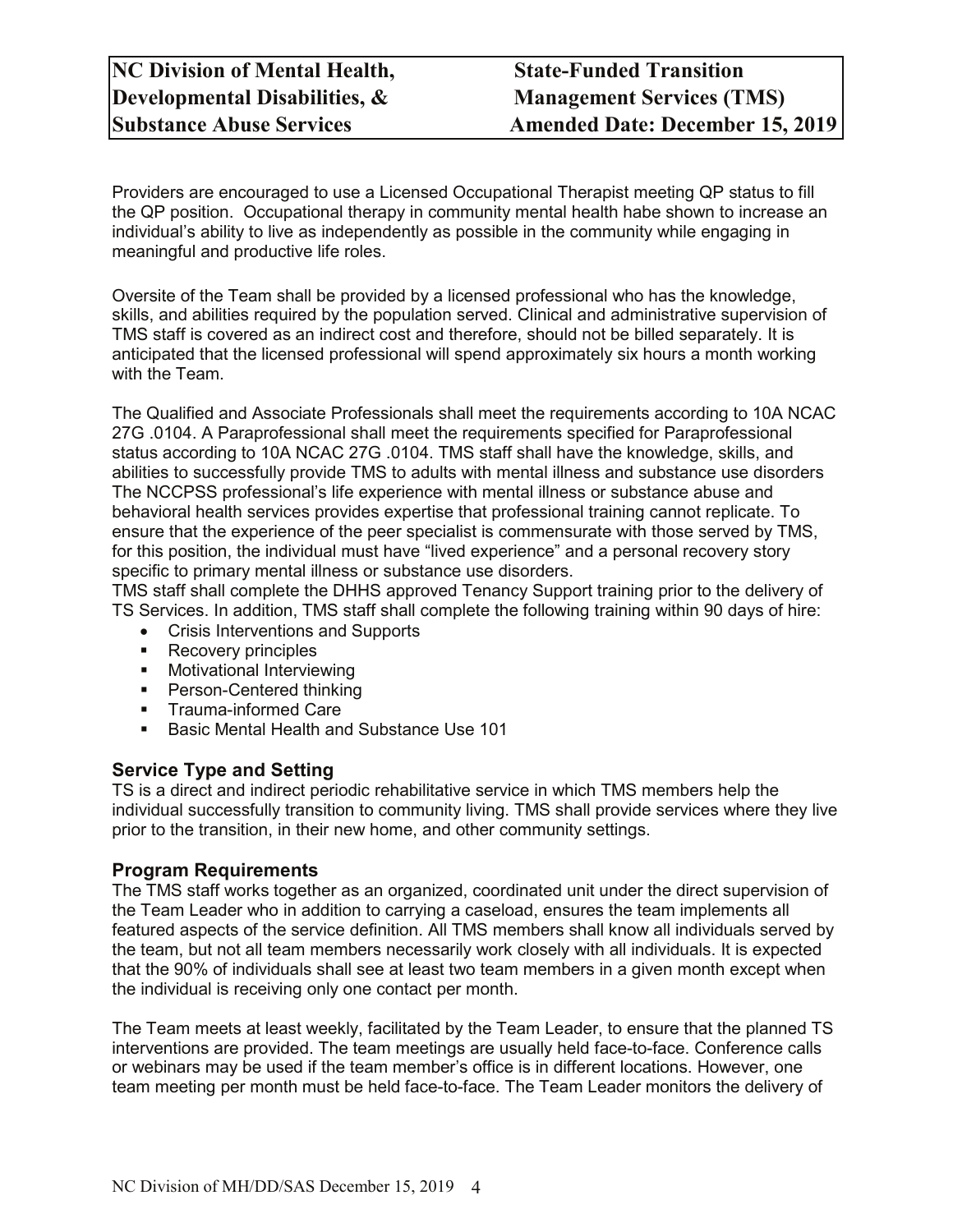TMS services to ensure the interventions provided effectively help the individual obtain and maintain his or her housing.

The licensed professional shall facilitate at minimum, monthly face-to-face meetings with TMS to review each individual's progress and interventions provided and provide consultation as needed.

The TMS staff shall make a referral to the LME/MCO for mental health or substance abuse services if the individual experiences psychiatric or substance abuse symptoms that interfere with his/her ability to be housed or to maintain housing. The TMS staff shall collaborate with the LME-MCO and any mental health, substance abuse, or IPS-Supported Employment service providers identified to provide services to the individual.

The case load is comprised of individuals who require services ranging from a minimal to an intensive nature. TMS maintains an individual-to-staff ratio of 12:1 with a team maximum of 48 individuals. Sixteen additional individuals may be allowed if teams find the majority of the required 48 individuals are only requiring minimal services. These additional individuals must only require the minimum of one face-to-face per month. Initial team case load shall be titrated with no more than 12 individuals enrolled per month until maximum case load is established. The Qualified Professional shall complete a DHHS approved Independent Living Skills Assesment and develop and write the PCP identifying the specific skill building interventions for each life domain based on the individual's strengths, using a person-centered approach. All TMS members participate in the initial development, implementation and on-going revisions of the Person Centered Plan (PCP). The Qualified Professional develops the Crisis Plan to include a Housing Support Crisis Plan that identifies prevention and early intervention services when housing is jeopardized. The plan shall address the interventions and support for the following potential housing crises:

- apartment fire and property damage
- natural disasters such as flooding, hurricanes, tornado
- electronic power failure,
- appliances malfunction or do not turn on
- altercation with neighbors or other issues with neighbors
- uninvited guests who will not leave
- instances involving the landlord
- any instance that could result in eviction from apartment

The Certified Peer Support Specialist shall support wellness management strategies which includes delivered manualized interventions such as, Wellness Recovery Action Planning or Illness Management and Recovery.

As part of the PCP Crisis Plan, the TMS provider shall coordinate "first responder" coverage and crisis response with the LME-MCO. TMS is not the first responder addressing a psychiatric crisis but shall provide crisis support to the individual by the initiation of WRAP or other crisis support plan. TMS shall make immediate telephone contact with the individual and a face-toface within 90 minutes after a crisis has occurred. TS shall contact the landlord if necessary to address any tenancy issues that may have occurred during the crisis. The Qualified Professional shall coordinate with the individual to review, update and modify his or her Crisis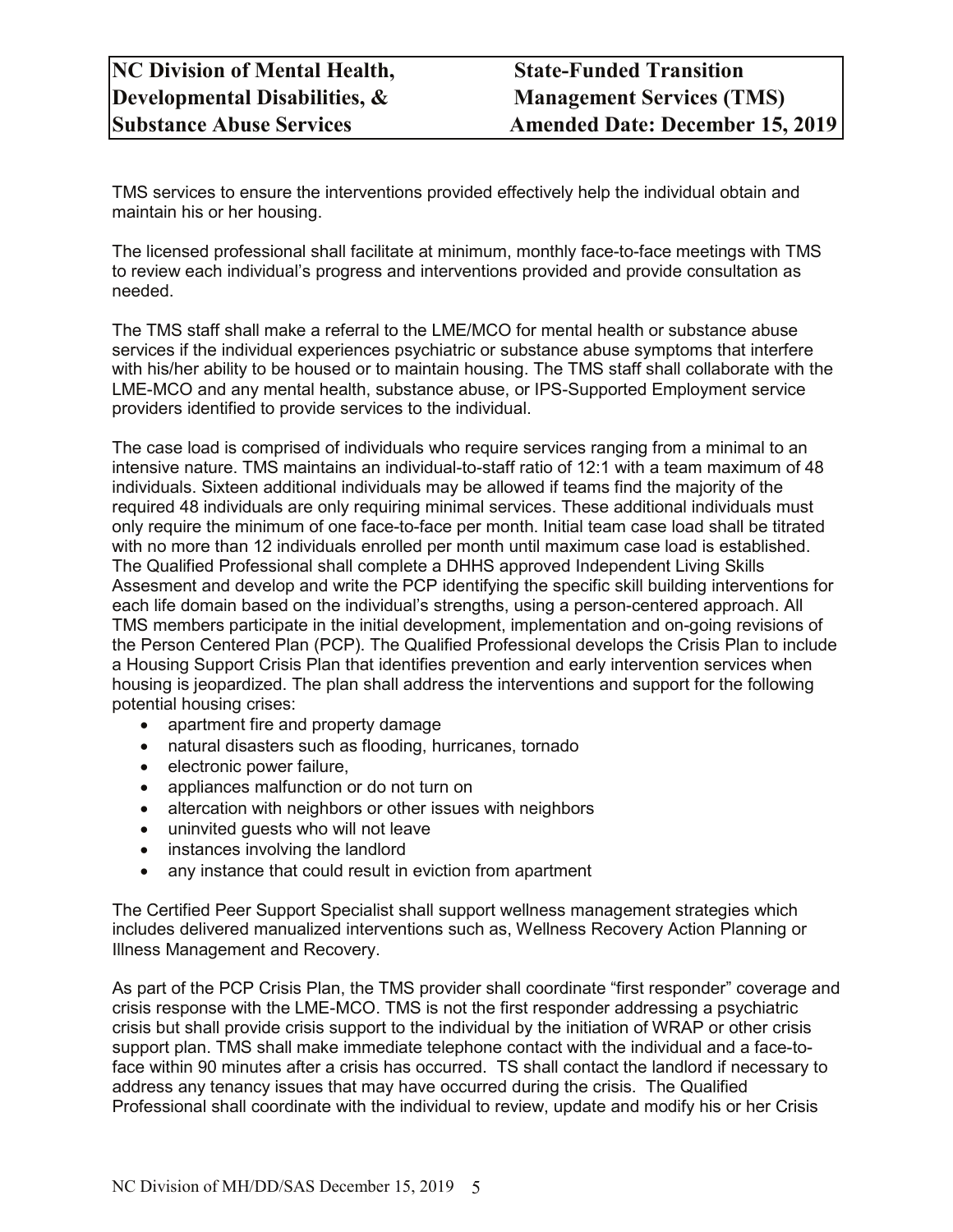Plan and Housing Support Crisis Plan after each crisis occurrence, and at minimum every three months, for the first year to reflect current needs and address existing or recurring housing retention barriers.

TMS services are provided 24/7 to meet the individual's housing goals and assist the individual in housing crisis as identified in the Housing Support Crisis Plan. The team members shall be able to provide multiple contacts based on assessed needs and identified on the PCP. The TMS initial contacts with the individual are intended to begin building a relationship and provide housing transition services. It is expected that TMS contacts with the individual will increase during the transition to his or her apartment. Therefore, it is expected the individual's need for service will be titrated, as skills improve to a minimum of one face-to-face contact per month, for as long as the individual is a member of TCLI. If at any time the individuals service needs increase or he/she is in threat of eviction or have lost his/her housing, TMS contacts shall increase.

Program services are primarily delivered face-to-face with the individual in community locations and outside the agency's facility. Ancillary contacts are expected with the landlord at least monthly to discuss housing issues that may arise. TMS is a community-based service, therefore contacts with individuals are physically face-to-face. Telemedicine/telepsychiatry are not reimbursable for TMS.

TMS shall provide the majority of services in the community with at least 90% of the team's total face-to-face service contacts provided to the individuals in the community (non-office-based or non-facility-based settings).

Units are billed in 15-minute increments.

# **Utilization Management**

Individuals identified as meeting the clinical criteria for Transition to Community Living and accepts a housing slot is eligible for TMS. TMS Prior Authorization by the LME-MCO is required. The TMS provider shall submit to the LME-MCO the initial 30-day PCP identifying the interventions to assist in identifying and obtaining housing. TMS It is expected that the amount, duration, and frequency of TMS service will be highest initially in order for the TMS to complete housing assessments to obtain housing and at the time the individual actually moves into housing and begins to demonstrate independent living skills. It is expected that the TMS will regularly review the impact of services on the individual's ability to live successfully in the community. Service intensity will be titrated down as the individual demonstrates continued improvement in targeted life domains. A maximum of 60 units of TMS services can be provided in one-week. Additional units may be requested from the LME-MCO as needed.

#### **Eligibility Criteria**

An individual is eligible for TMS if they meet the following conditions:

- a. Meets the clinical criteria for Transition to Community Living
- b. Accepts an approved DHHS housing slot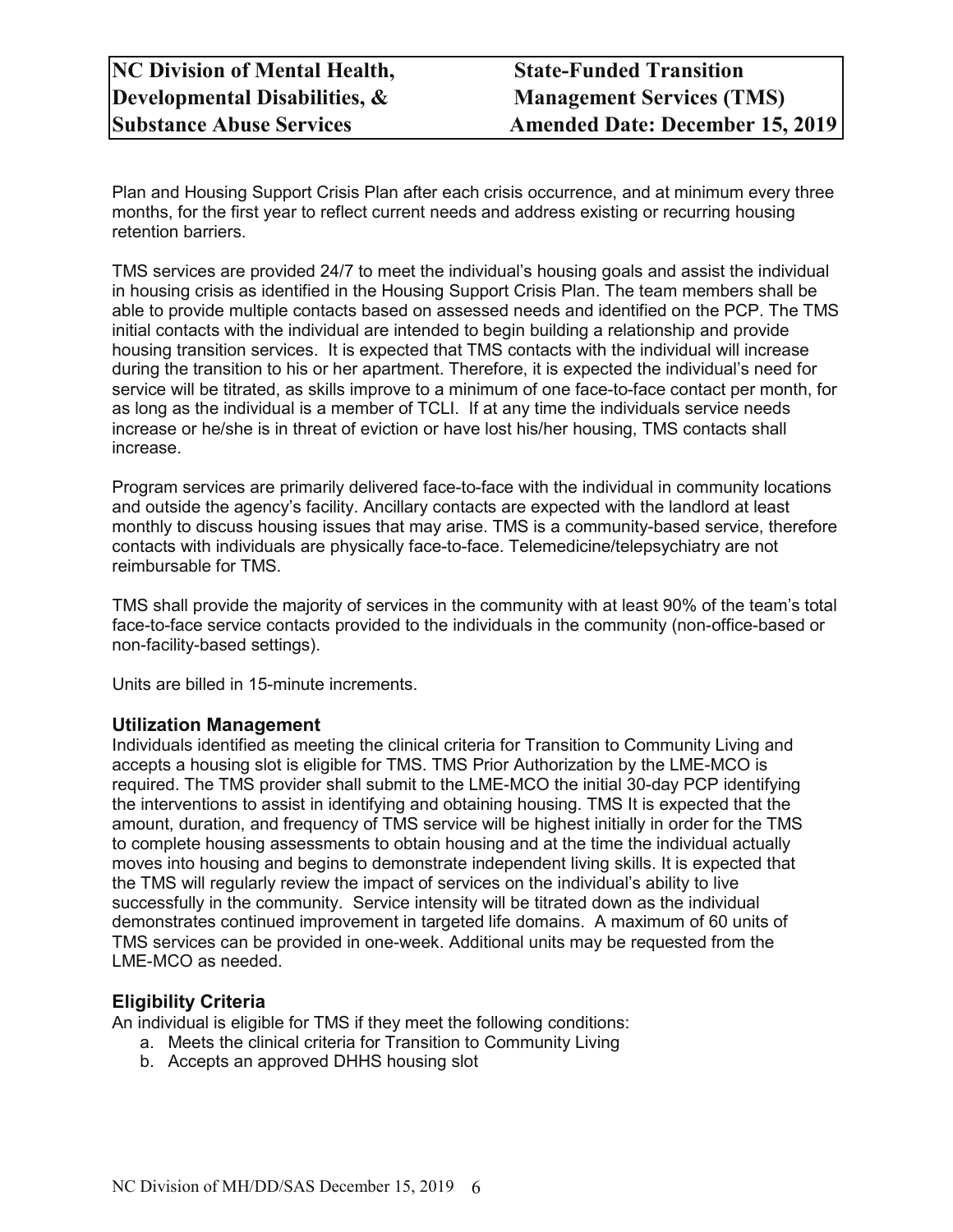## **Entrance Process**

An individual identified as a member of TCLI is refered to a TMS provider by the Transition Coordinator upon approval for a housing slot for the individual. Prior authorization by the LME-MCO is required. The TMS provider shall submit the initial PCP identifying the interventions to assist in identifying and obtaining housing.

It is expected that TMS shall be provided in conjunction with mental health clinical services such as Community Support Team and Psychosocial Rehabilitation which serves as the clinical home. TMS services shall be included in the PCP developed by the clinical and the Crisis Plan shall include the TMS Housing Support Crisis Plan. In the event an individual does not accept a mental health clinical service, the TMS QP shall remain responsible for the PCP and Crisis Plan.

### **Continued Service Criteria**

The individual is continues participation in TCLI.

#### **Discharge Criteria**

The individual shall be discharged from TMS when no longer enrolled in TCLI (i.e. returns to ACH, voluntarily requests to leave program, or death) or in the event the individual receives ACT services.

#### **Documentation Requirements**

More than one intervention, activity, or goal may be reported in one service note, if applicable. For this service, one of the documentation requirements is a full service note for each contact or intervention for each date of service, written and signed by the person(s) who provided the service that includes all of the following:

- a. Individual's name;
- b. Date of service provision;
- c. Name of service provided;
- d. Type of contact;
- e. Place of service;
- f. Purpose of the contact as it relates to the goal(s) on the PCP;
- g. Description of the intervention provided. Documentation of the intervention must accurately reflect treatment for the duration of time indicated;
- h. Duration of service: Amount of time spent performing the intervention;
- i. Assessment of the effectiveness of the intervention and the individual's progress towards the individual's goal;
- j. Signature and credentials or job title of the staff member who provided the service; and
- k. Individual's name and record number identified on each note page.

NC Treatment Outcomes and Program Performance System (NC-TOPPS) interviews shall be completed on all individuals receiving TMS.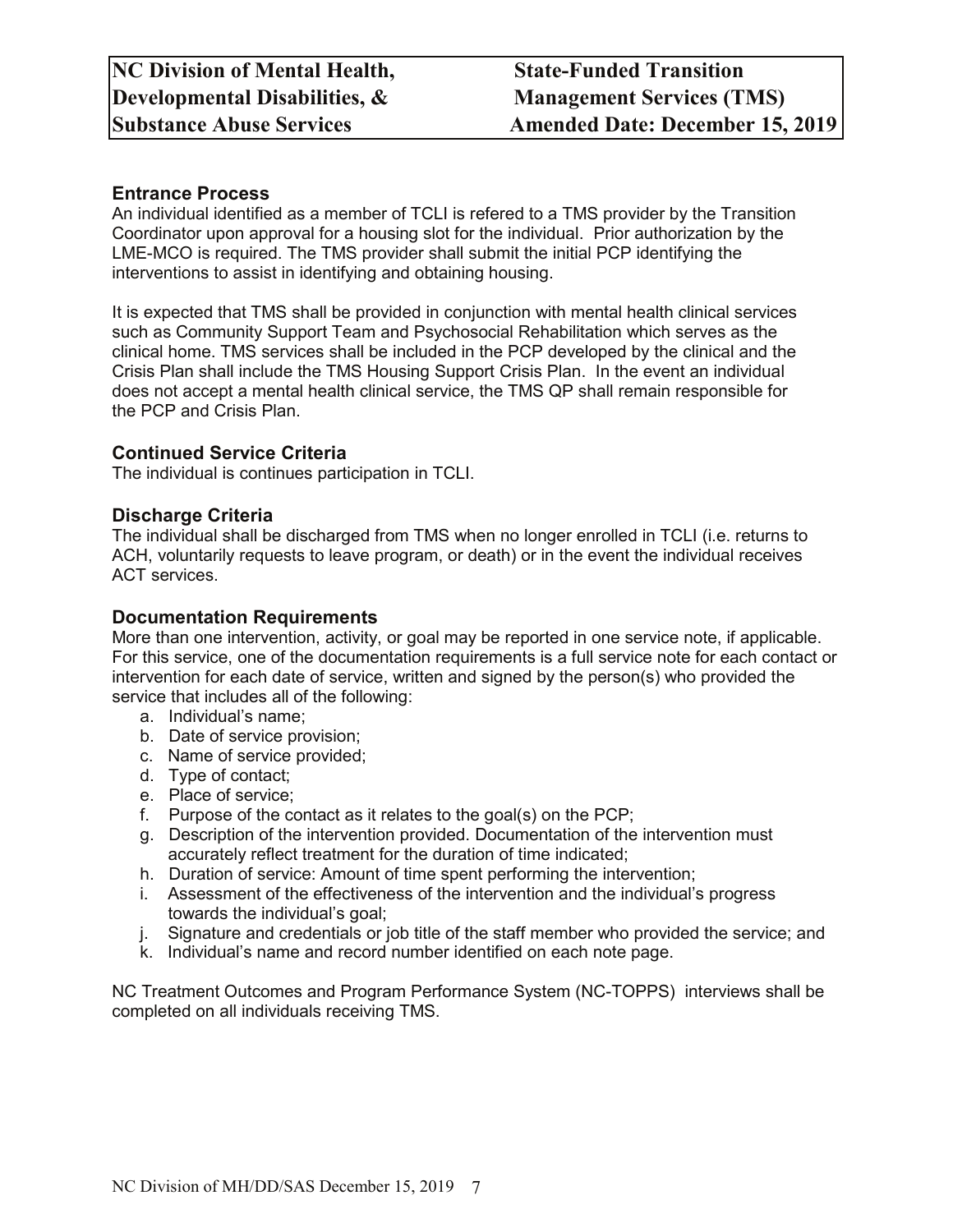## **Expected Outcomes**

Expected outcomes include, but are not limited to, the following:

- Achieved recovery goals identified in the PCP;
- Continued community tenure;
- Improved personal, social, and community living skills;
- Increased access to necessary services in all life domains;
- Improved functioning in community roles;
- Re-established or restored network of healthy natural supports and community contacts;
- Re-established or restored independent living abilities.

# **Service Exclusions and Limitations**

An individual may receive TMS from only one TMS provider organization during any active authorization period. Family members or legally responsible individuals of the individual are not eligible to provide this service. TMS shall not be provided in conjunction with ACT Team Services and Community Support Team.

The following are not billable under this service:

- Transportation for the individual or family. Services provided in the car are considered transportation;
- Any habilitation activities;
- Time spent doing, attending or participating in recreational activities unless tied to specific planned social skill assistance;
- Clinical and administrative supervision of TMS staff is covered as an indirect cost and included in the rate, therefore, should not be billed separately;
- Services provided to individuals under age 18;
- Covered services that have not been rendered;
- Services provided to teach academic subjects or as a substitute for educational personnel, including a: teacher, teacher's aide or an academic tutor;
- Services not identified on the individual's PCP;
- Services provided without prior authorization by the LME- MCO.

**NOTE:** DMH/DD/SAS funds will not reimburse for conversion therapy.

#### **Policy Implementation and History**

**Original Effective Date:** November 1, 2015 **History:**

| <b>Date</b> | <b>Section or</b><br>subsection<br><b>Revised</b> | Change                                                                              |
|-------------|---------------------------------------------------|-------------------------------------------------------------------------------------|
| 5/23/26     | Name Change                                       | Name changed to Transition<br>Management Services.                                  |
| 5/27/16     | <b>Staff</b><br>Requirements                      | Staff requirements in option to use<br>Occupational Therapist for a QP<br>position. |